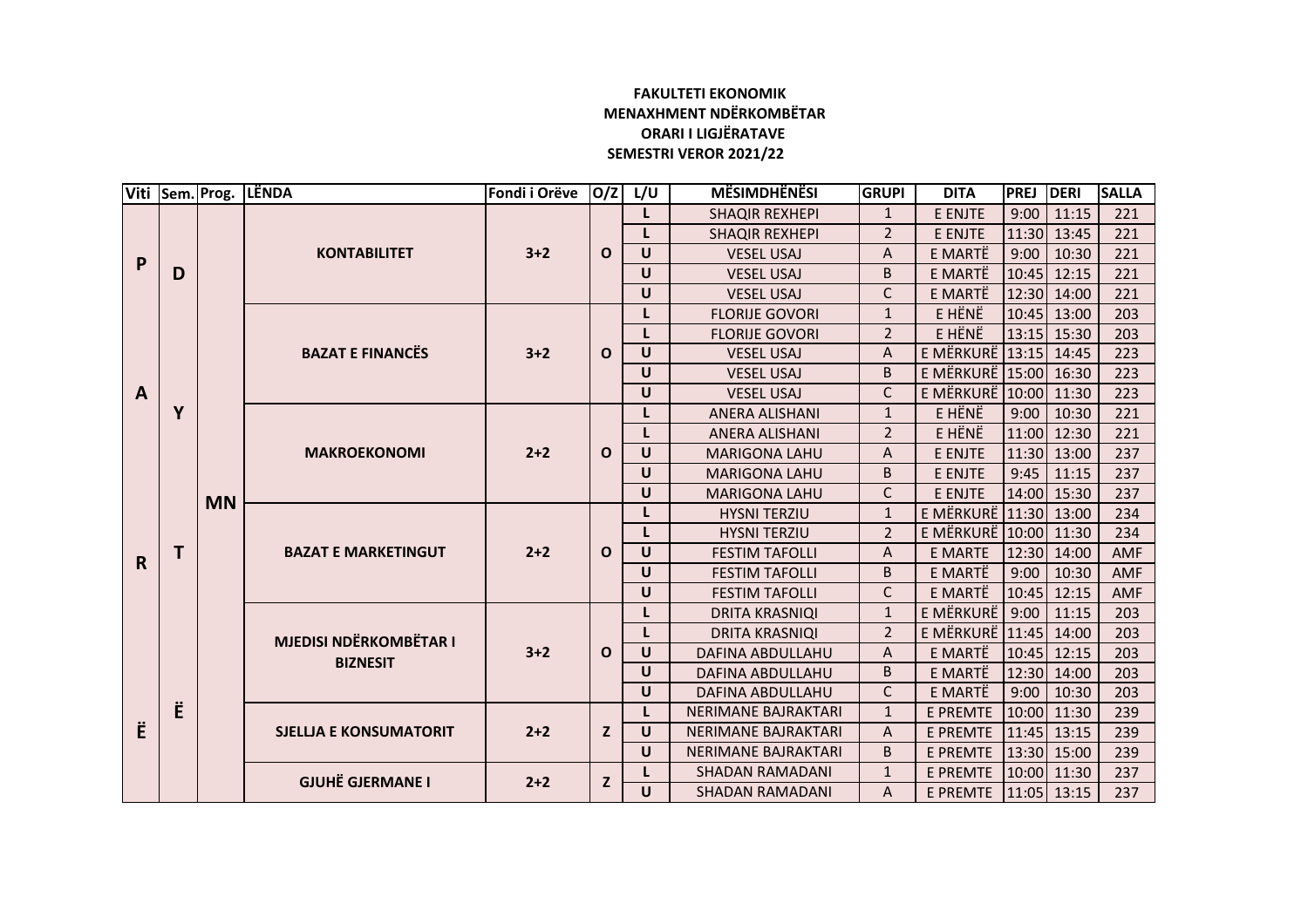| Viti        |              | Sem. Prog. | <b>LËNDA</b>                                            | Fondi i Orëve | O/Z          | L/U                            | <b>MËSIMDHËNËSI</b>      | <b>GRUPI</b>            | <b>DITA</b>     | <b>PREJ</b> | <b>DERI</b>   | <b>SALLA</b> |
|-------------|--------------|------------|---------------------------------------------------------|---------------|--------------|--------------------------------|--------------------------|-------------------------|-----------------|-------------|---------------|--------------|
| D           | $\mathsf{K}$ |            | <b>FINANCAT NDËRKOMBËTARE</b>                           | $2+2$         | $\mathbf{o}$ |                                | <b>LUAN VARDARI</b>      | $\mathbf{1}$            | E MËRKURË 10:00 |             | 11:30         | 201          |
|             |              |            |                                                         |               |              | $\mathsf{U}$                   | <b>LUAN VARDARI</b>      | A                       | E HËNË          | 10:45       | 12:15         | 218          |
|             |              |            |                                                         |               |              | U                              | <b>ISUF QABRATI</b>      | B.                      | E HËNË          | 12:30       | 14:00         | 218          |
|             | A<br>T       |            | <b>NDËRMARRËSI</b>                                      |               |              |                                | <b>BEHXHET BRAJSHORI</b> | $\mathbf{1}$            | E ENJTE         | 11:30       | 13:00         | 239          |
| $\mathbf v$ |              | <b>MN</b>  |                                                         | $2+2$         | $\Omega$     | U                              | <b>LEONORA SOPAJ</b>     | A                       | E MARTË         | 9:00        | 10:30         | 237          |
|             |              |            |                                                         |               |              | <b>LEONORA SOPAJ</b><br>U<br>B | E MARTË                  | 10:45                   | 12:15           | 237         |               |              |
|             |              |            | <b>E-MARKETINGU</b>                                     |               |              |                                | <b>HYSNI TERZIU</b>      | $\mathbf{1}$            | E MARTË         |             | $10:45$ 12:15 | 234          |
|             |              |            |                                                         | $2+2$         | $\mathbf{o}$ | U                              | <b>FESTIM TAFOLLI</b>    | A                       | E HËNË          | 12:30       | 14:00         | 223          |
|             |              |            |                                                         |               |              | U                              | <b>FESTIM TAFOLLI</b>    | B                       | E HËNË          | 10:45       | 12:15         | 223          |
|             | Ë<br>R       |            | ANALIZA KUANTITATIVE NË BZNES<br><b>SHKRIM AKADEMIK</b> |               |              |                                | <b>ARTAN NIMANI</b>      | E ENJTE<br>$\mathbf{1}$ | 9:00            | 11:15       | 239           |              |
|             |              |            |                                                         | $3+2$         | $\Omega$     | U                              | <b>ISUF QABRATI</b>      | A                       | <b>E PREMTE</b> | 9:00        | 10:30         | 218          |
| Ë           |              |            |                                                         |               |              | U<br>B<br><b>ISUF QABRATI</b>  | <b>E PREMTE</b>          | 10:45                   | 12:15           | 218         |               |              |
|             |              |            |                                                         |               |              |                                | <b>FLAMUR SHALA</b>      | 1                       | E ENJTE         | 13:15       | 14:45         | 239          |
|             |              |            |                                                         | $2+2$         | $\Omega$     | U                              | YLLKA IMERI              | A                       | <b>E PREMTE</b> | 10:45       | 12:15         | 202          |
|             |              |            |                                                         |               |              | $\mathsf{U}$                   | YLLKA IMERI              | B                       | <b>E PREMTE</b> | 12:30       | 14:00         | 202          |
|             |              |            | <b>ANALIZA FINANCIARE</b>                               | $2+2$         | $\mathbf{Z}$ |                                | <b>VENET SHALA</b>       | $\mathbf{1}$            | E MARTË         | 12:30       | 14:00         | 201          |
|             |              |            |                                                         |               |              | U                              | <b>VESEL USAJ</b>        | A                       | E HËNË          | 9:00        | 10:30         | 202          |
|             |              |            | <b>GJUHË TURKE</b>                                      | $2+2$         | Z            |                                | <b>HYSNIE KORO</b>       | $\mathbf{1}$            | E MËRKURË 11:45 |             | 13:15         | 201          |
|             |              |            |                                                         |               |              | U                              | <b>HYSNIE KORO</b>       | A                       | E MËRKURË 13:30 |             | 15:00         | 201          |